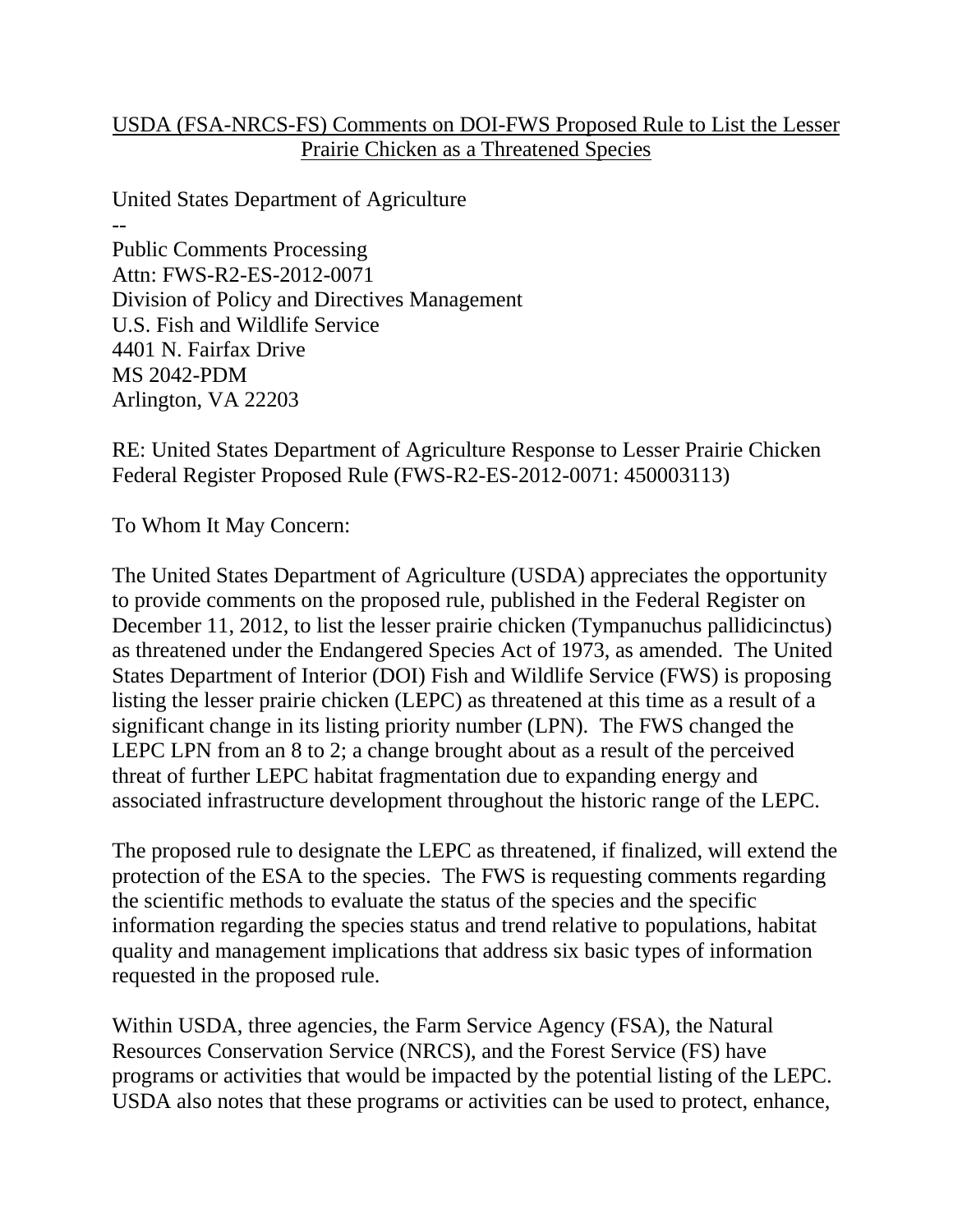or restore LEPC habitat, thus minimizing or eliminating the need for the listing. Comments pertaining to the programs of these agencies are provided below.

## **Farm Service Agency**

While the proposed rule describes in detail numerous threats to LEPC, USDA questions some of the assumptions regarding the Conservation Reserve Program (CRP) lands being used to support the proposed rule, particularly with respect to the consideration of agricultural and livestock operations contained therein.

The LEPC is found in suitable habitat on land that is 95% privately-owned. These are working lands. As we detail more fully below, without assurances that their cooperative conservation efforts regarding LEPC and associated good deeds will not go unpunished, USDA is concerned that the listing of LEPC may lead to a lack of interest among agricultural producers to participate in programs such as CRP and the Grassland Reserve Program (GRP). This would be detrimental to efforts to maintain, enhance, and restore habitat for the species. In these comments, we strongly urge FWS to ensure that landowners currently enrolled in CRP or who plan to enroll are provided regulatory assurance or exemptions to encourage continuing stewardship of these lands.

For over 27 years, CRP has proven to be an effective tool in establishing habitat for LEPC throughout its range, but especially in Kansas north of the Arkansas River. While there is fluidity in CRP enrollment as individual properties are enrolled in CRP and others come out of the program at the end of 10 to 15-year contracts, the total acres enrolled in CRP throughout the LEPC range has remained relatively constant at around 5.5 million acres since 1998. As noted more fully below, the proposed rule does not accurately characterize the future threat posed by the potential loss of CRP acres.

LEPC populations and occupied range have certainly been reduced from historic levels, but we have seen positive change, such as the expansion of occupied range in Kansas, as a result of voluntary, incentive-based approaches to LEPC conservation in recent years. In addition, the Range-wide Conservation Plan for the LEPC being developed by the LEPC Interstate Working Group, the Western Association of Fish and Wildlife Agencies (WAFWA), and the Ecosystem Management Research Institute, and the conference reports on LEPC being developed by both FSA and the NRCS, will significantly aid LEPC conservation efforts.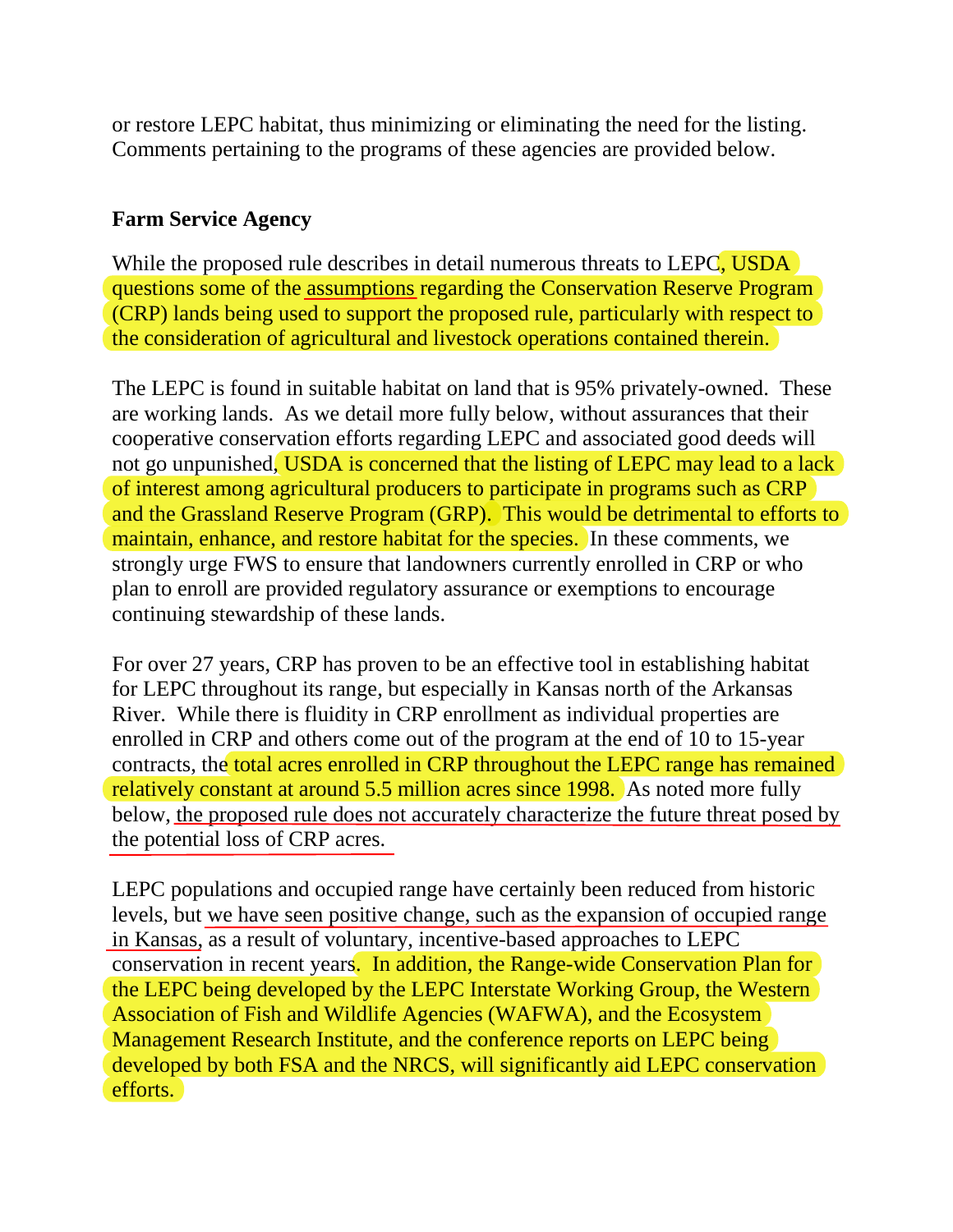Our following comments are intended to clarify provisions pertaining to CRP contained in the proposed rule.

General CRP. CRP was established with the passage of the Food Security Act of 1985. Its original purpose was to reduce the production of surplus agricultural commodities by retiring marginal, highly erodible and other sensitive cropland and converting it to long-term conservation covers, either grasses or trees and, in so doing, reduce soil erosion and protect water resources. The Federal Agriculture Improvement and Reform Act of 1996 added enhancement of wildlife habitat as a co-equal objective of the CRP along with soil and water. The 1996 Farm Bill also provided USDA with the authority to develop targeted CRP initiatives to address environmental concerns of high priority associated with agricultural operations.

The CRP is a voluntary long-term land conservation program. Not all land is eligible to participate in the CRP. To be eligible, land must be either cropland planted or considered planted in 4 of the 6 crop years prior to the passage of the most current Farm Bill, in this case from 2002 to 2007, or marginal pastureland suitable for riparian or other buffers. In addition to be eligible for a general signup, cropland must be considered highly erodible (Erodibility Index of 8 or greater), be expiring CRP acreage, or be located in a national or State CRP conservation priority area.

Because not all offers to participate in CRP general signup can be accepted, applicants compete nationally by submitting offers to enter eligible land into the CRP during designated signup periods. Under CRP's general signup, landowner offers are ranked according to an Environmental Benefits Index (EBI). Use of the EBI ensures that the most environmentally sensitive lands relative to cost are selected and that all offers are considered fairly. FSA collects data and assigns points for each EBI factor based on the expected relative environmental benefits for the land and conservation practice offered. As noted above, those seeking to enroll land (and/or practices) beneficial to the LEPC receive additional points, boosting their enrollment chances. Each eligible offer is ranked in comparison to all other offers and selections are made from that ranking. FSA uses the following EBI factors to assess the environmental benefits for the land offered:

- Wildlife habitat benefits resulting from conservation covers on contract acreage;
- Water quality benefits from reduced erosion, runoff, and leaching;
- On-farm benefits from reduced erosion: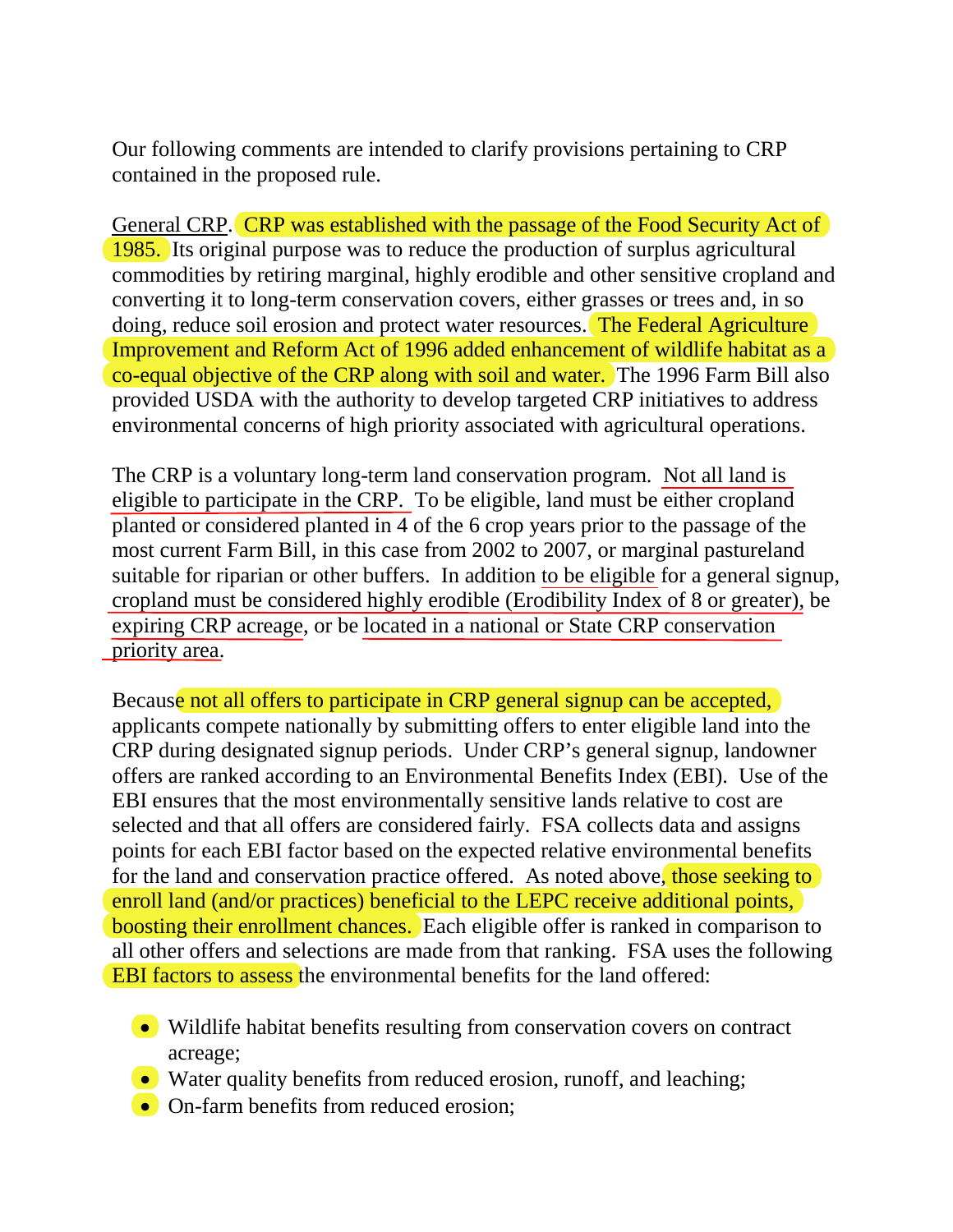- Benefits that will likely endure beyond the contract period;
- Air quality benefits from reduced wind erosion; and
- $\bullet$  Cost.

Continuous CRP. Certain CRP practices are of such environmental importance that producer offers for such practices can be accepted on a continuous basis without competition. Under Continuous CRP, environmentally desirable land devoted to certain conservation practices may be enrolled at any time. **Specific** eligibility requirements apply, but offers are not subject to competitive bidding. Additional incentives include a practice incentive payment (PIP) of 40 percent of the reimbursable cost associated with developing appropriate cover, and a one-time signing incentive payment (SIP) of up to \$150 per acre may also be offered.

Financial assistance to CRP participants is available in the form of annual rental payments throughout 10 to 15-year CRP contracts, cost share for cover establishment and management activities, and other incentives. The annual rental payments are based on the agricultural rental value of the land and are provided through the Commodity Credit Corporation (CCC).

Producers may offer land at these rates or may offer a lower rental rate to increase the likelihood that their offer to participate in CRP will be acceptable. CRP cost share is available to eligible participants in an amount not to exceed 50 percent of the eligible costs of establishing and managing the approved conservation practice. Additional incentives, such as the PIP and SIP, are also available to encourage producer interest in continuous CRP.

Technical assistance is provided to landowners to assist in developing and implementing conservation plans for their CRP contracts. These plans are developed by the NRCS, other conservation partners, or a USDA approved technical service provider in coordination with the landowner. The conservation plan is part of the CRP contract and details the seed mix to be used, required maintenance and mid-contract management activities, and other essential information for establishing, restoring, maintaining, or enhancing conservation covers for soil, water and wildlife benefits.

The original CRP authority allowed for up to 45 million acres nationally to be enrolled in the program. Current CRP enrollment authority under the Food, Conservation, and Energy Act of 2008 is 32 million acres nationwide. Current CRP enrollment nationwide is slightly more than 27 million acres, of which approximately 5.5 million acres are located within the LEPC occupied range.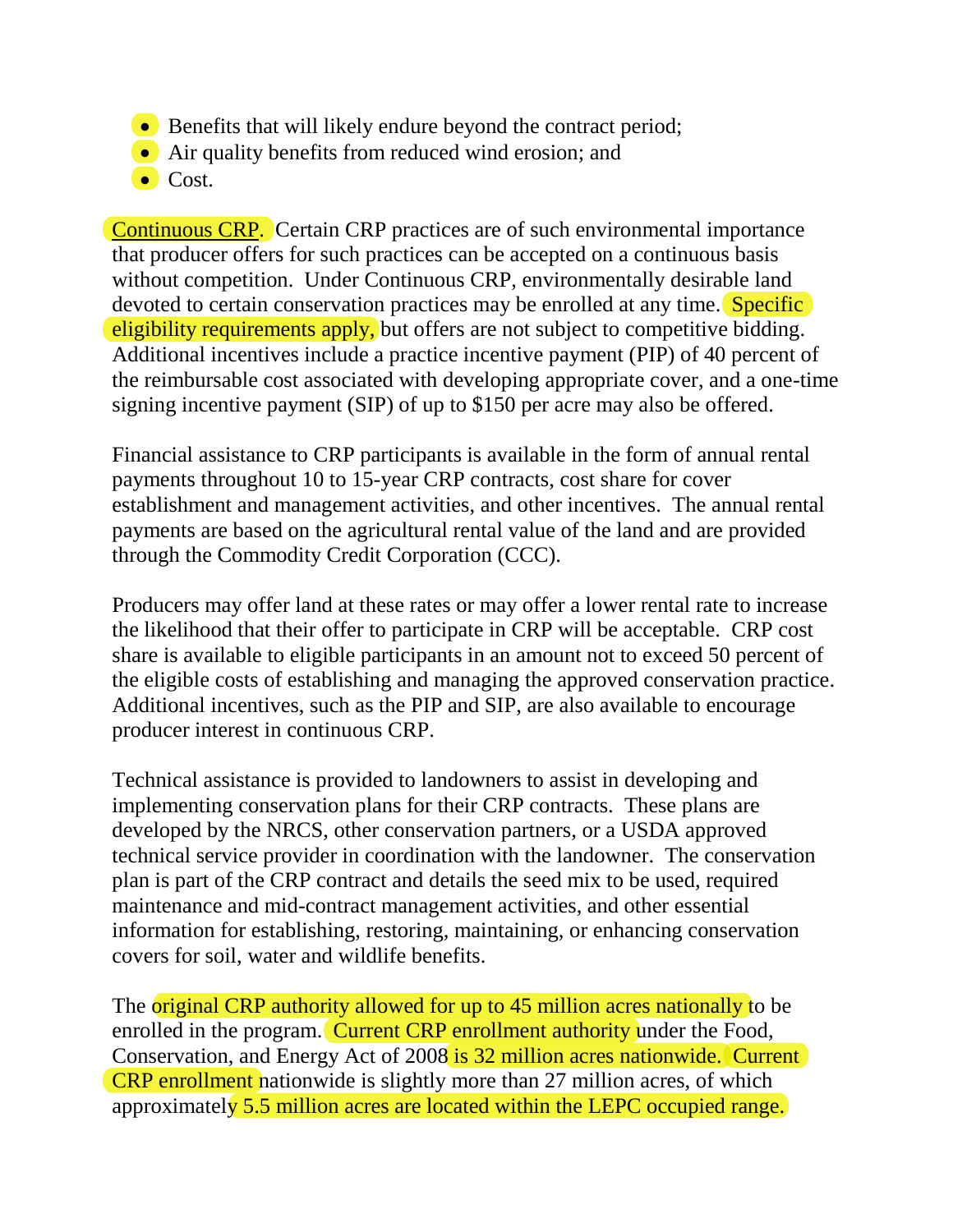The CRP, as implemented, provides predictable high-quality LEPC habitat. The program has evolved over time in a manner that benefits the LEPC to an even greater extent than in its early years. These actions include:

- Better targeting CRP outreach to encourage enrollment in the LEPC range— This includes offering additional points to those who offer land in the LEPC range, thereby improving the likelihood of contract acceptance and enrollment. Continuous signup initiatives such as State Acres for Wildlife (SAFE) have been designed to enhance important wildlife habitat. The five states with LEPC populations, Colorado, Kansas, New Mexico, Oklahoma, and Texas have each instituted SAFE initiatives to enhance or create LEPC habitat (table 1).
- Improving the quality of CRP covers for LEPC habitat—This includes providing incentives for landowners to establish native grass and other covers that benefit the LEPC. Landowners who submit offers to establish these covers improve the likelihood their land will be accepted for enrollment. Further, mid-contract management (for the LEPC region conservation practices to enhance vegetative covers to benefit the LEPC) is required on contracts enrolled since 2003.

Although the proposed rule is in many respects quite comprehensive, it does not accurately describe the scope and benefits of CRP to the LEPC range, including the content noted above. Further, the proposed rule at times relies on outdated data. For example, the discussion of the CRP under the 'Summary of Factors Affecting the Species" draws conclusions based on outdated survey data regarding expected re-enrollment, which leads to an incorrect interpretation of the impacts of CRP. In fact, CRP participants in the LEPC States have replaced expiring contracts through reenrollments and newly offered land at levels over 75 percent in every general signup since 1997. With this level of reenrollment and the substantial number of new CRP acres enrolled each year, the program offers predictability for LEPC habitat. See, for example, Garton (2012).

CRP Baseline Enrollment. Since 1995, CRP enrollment in the LEPC region has exceeded 5.5 million acres (Figures 1 and 2). With continued adaptive and proactive management, CRP enrollment will continue to provide essential habitat for the LEPC, as described below.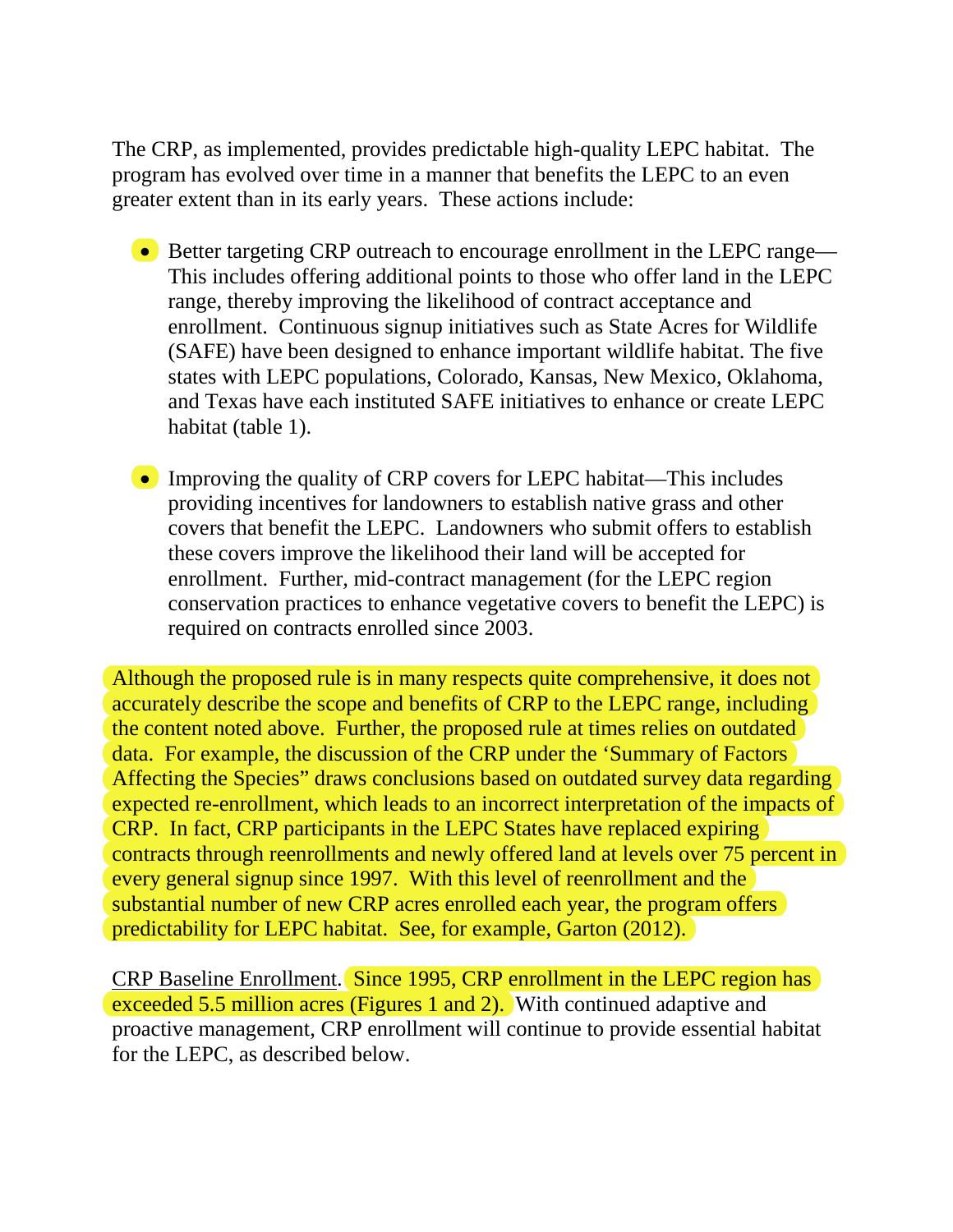By 1995, 35 million acres were enrolled nationally in the CRP. Because the first contracts began expiring in 1995, surveys were conducted to estimate what landowners would do with their enrolled land post-expiration. The proposed rule references one of these surveys and accurately reports survey results showing that landowners were likely to return the CRP to crop production or use this land to graze livestock.

However, the survey results were not validated against landowner actions when contracts expired. Because the CRP was not re-authorized until the 1996 Farm Bill, the survey did not ask if the contract holder would reenroll in the program, and therefore does not reflect landowner behavior after CRP contracts expired. We currently have the actual history of enrollment, and it should be used rather than projections based on a survey from approximately two decades ago. Many of the original acres enrolled in the CRP are in the LEPC area and expired in 1997-2000. Signups 15, 16, 18, and 20, conducted in the 1997 through 2000 --the point in time when actual re-enrollment can first be gauged--accepted 29.1 million acres nationally (16.4 million, 5.8 million, 4.7, million, and 2.2 million acres respectively) and 6.2 million acres in the LEPC region (table 2). An examination of state-level CRP re-enrollment activity reveals that re-enrollment rates ranged from 63 percent for Oklahoma to 81 percent for Colorado, with a region wide average of 75 percent.

The proposed rule did not consider new acres entering the CRP. Combining signups 15, 16, 18, and 20, CRP had a net gain of  $497,000$  acres in the 5 LEPC states. No state had a net loss of CRP acres.

The proposed rule did not account for the quality of the cover. During Signups 15, 16, 18, and 20 (and in future signups), the Environmental Benefits Index (EBI) was used to rate and select CRP offers. As noted earlier, the EBI provides additional points for CRP offers that use native grass covers. In many cases, new native grass contracts substituted for expiring contracts using introduced grasses, and thus resulted in covers more suitable for LEPC.

The Heimlich and Kula, and the Deibel et al. studies suggest that years of high commodity prices would result in low CRP participation. That is not, however, our experience. Fiscal year 2012, for example, was a year with exceptionally high corn and wheat prices. In 2012, the LEPC states (Colorado, Kansas, New Mexico, Oklahoma, and Texas) had 2.2 million acres expiring from the CRP, and 1.9 million acres were accepted. This is 13 percent fewer acres than were expiring, but only a 3 percent reduction in CRP acres in the LEPC states overall.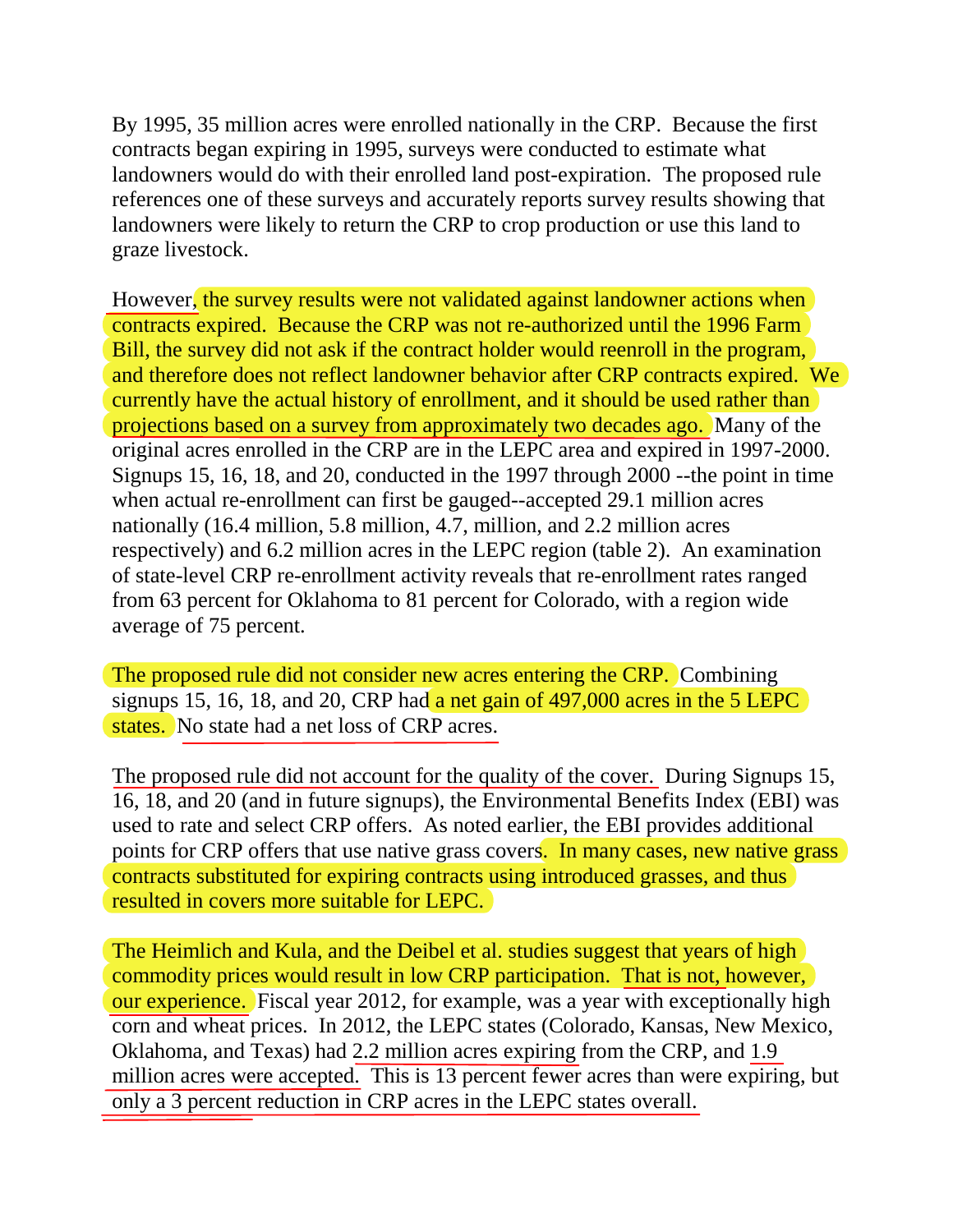Targeting. CRP from its inception targeted highly erodible land (HEL). Because the LEPC region is characterized by highly erodible soils, CRP enrollment in the region is high (see maps 1 and 2). As the conservation benefits associated with specific locations and certain practices were documented, FSA refined the targeting to encourage greater enrollment in these areas and using those practices. An environmental benefits index (EBI) was developed to encourage enrollment of those practices that provided better wildlife covers. Landowners offering to establish covers such as mixes of native grass and forbs were provided with more points increasing the likelihood their offers would be accepted. The EBI is considered responsible for the proportion of new CRP grassland acres in native grass cover increasing. Since 1997, 91 percent of new CRP contracts in the LEPC states, were planted to native grass (table 3).

Additionally, state and national conservation priority areas (CPA) were established, making cropland that is important for wildlife (or other environmental benefits) eligible for CRP. Additionally, land from these CPAs offered for enrollment receives additional EBI points, increasing the likelihood these offers will be accepted. Each of the five States with LEPC populations has established LEPC CPAs.

Initiatives. As the benefits to wildlife from installing specific practices in critical locations have been documented, FSA has developed initiatives to encourage adoption of these practices. The initiatives provide additional incentives for participation, by including these practices within the Continuous CRP allowing enrollment into the CRP at any time, and providing SIP and PIP payments under some initiatives.

For the LEPC, the CRP initiative of greatest importance is SAFE. On October 8, 2012, Secretary Vilsack announced the allocation of an additional 66,400 acres for LEPC SAFE. The additional allocation was made because enrollments in Kansas and Texas had exhausted the full acreage allocated to those states. The five LEPC states now have 214,000 acres allocated for LEPC SAFE initiatives, and have enrolled 116,825 acres as of January 31, 2013 (table 1). Under SAFE, new land entering CRP are offered SIP and PIP payments. State fish and wildlife agencies, non-profit organizations and other conservation partners work collaboratively with FSA to target CRP delivery to specific conservation practices and geographic areas where enrollment of eligible farm land in continuous CRP will provide significant wildlife value. FSA in cooperation with appropriate state fish and wildlife agencies and other conservation partners monitors SAFE and manages available acres to ensure that CRP goals and objectives are being met.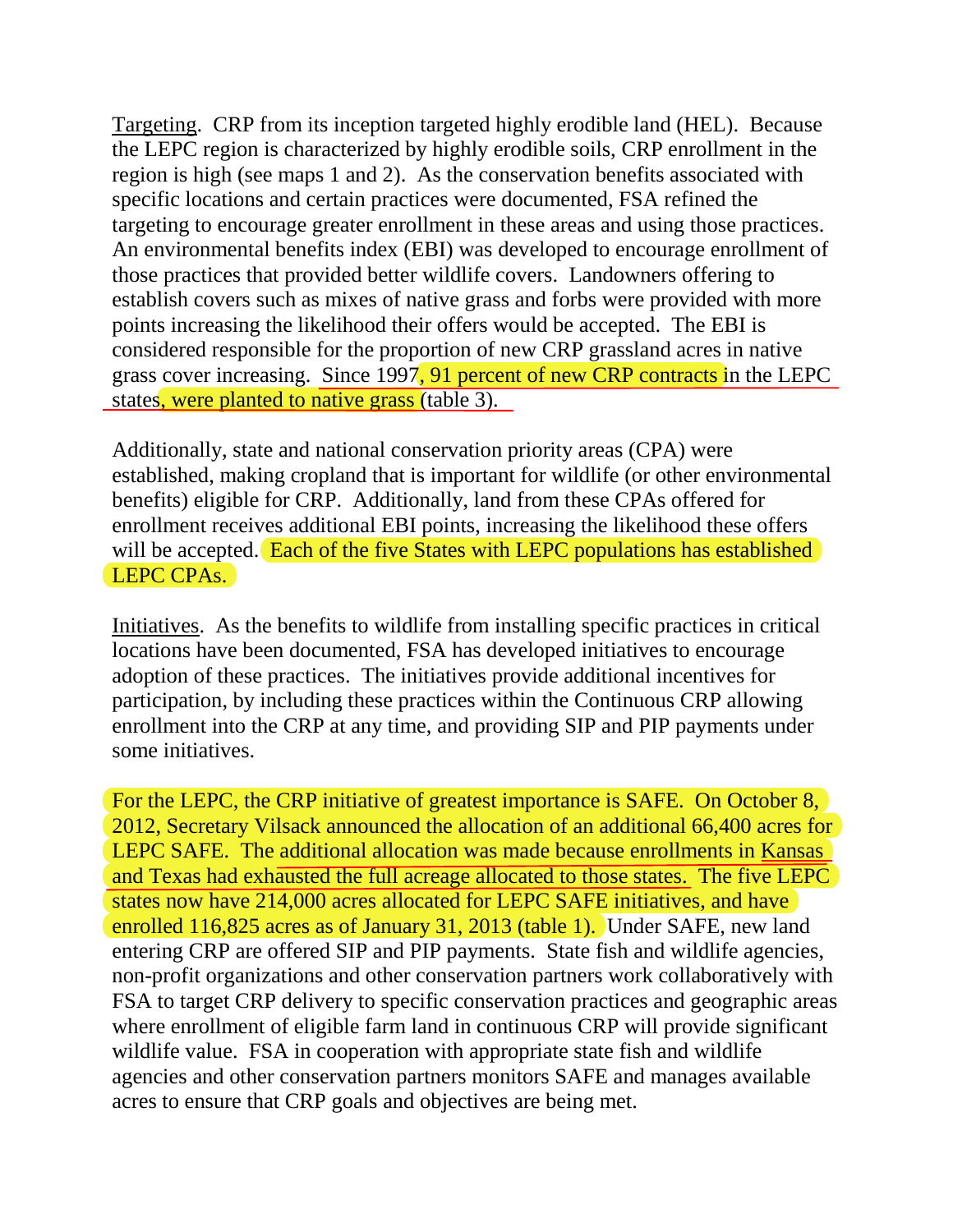Other continuous sign-up initiatives that can establish covers beneficial for the LEPC are the Highly Erodible Land, Pollinator, and Non-flood Plain and Playa Wetlands initiatives. The Highly Erodible Land initiative seeks to protect the nation's most environmentally sensitive lands by permitting landowners to enroll up to 750,000 acres of land with an Erodibility Index (EI) of 20 or greater. Because the LEPC region closely overlays the Dust Bowl, there are a substantial number of acres in the LEPC region that are eligible to participate in the HEL initiative. The Pollinator and Non-flood Plain and Playa Wetlands initiatives also provide good LEPC habitat and are available in the LEPC region.

CRP Adaptive Vegetative Management. A conservation plan must be developed and approved before land is enrolled in the CRP. Conservation plans include all the practices necessary for the successful establishment and maintenance of the vegetative cover on all of the acres offered for CRP. NRCS or the Technical Service Provider (TSP) includes the following elements in the conservation plan:

- Ensures that the CRP cover will not be disturbed during the primary nesting or brood rearing season, as determined by FSA State Committee in consultation with the State Technical Committee,
- Includes required maintenance for weed, insect, and pest control,
- Includes application rates, such as the amount of seed mixes, lime, and fertilizer, that are consistent with practice specifications, and
- Ensures the plan meets the objectives of the Conservation Priority Area (in this case, LEPC).

The conservation practices in the plan are practices approved by the State Technical Committee as suitable for CRP vegetative covers in that State. It is important to recognize that the **FWS** is an important member of State Technical Committees and its expertise in the management of wildlife habitat is carefully considered when conservation practices are approved.

CRP Covers Over Time. CRP vegetative covers in the LEPC states have changed over time. USDA responded to information provided by NRCS, FWS, state fish and wildlife agencies, and conservation organizations indicating that native grass provided better wildlife habitat than introduced grasses. This information was used to construct an EBI that provided greater weight to diverse native grass covers. The effect of the EBI on CRP vegetative covers can be seen in Table 3. Between 1986 and 1991, 69 percent of grass covers established in the LEPC states were native grass. The variation among states at that time was considerable.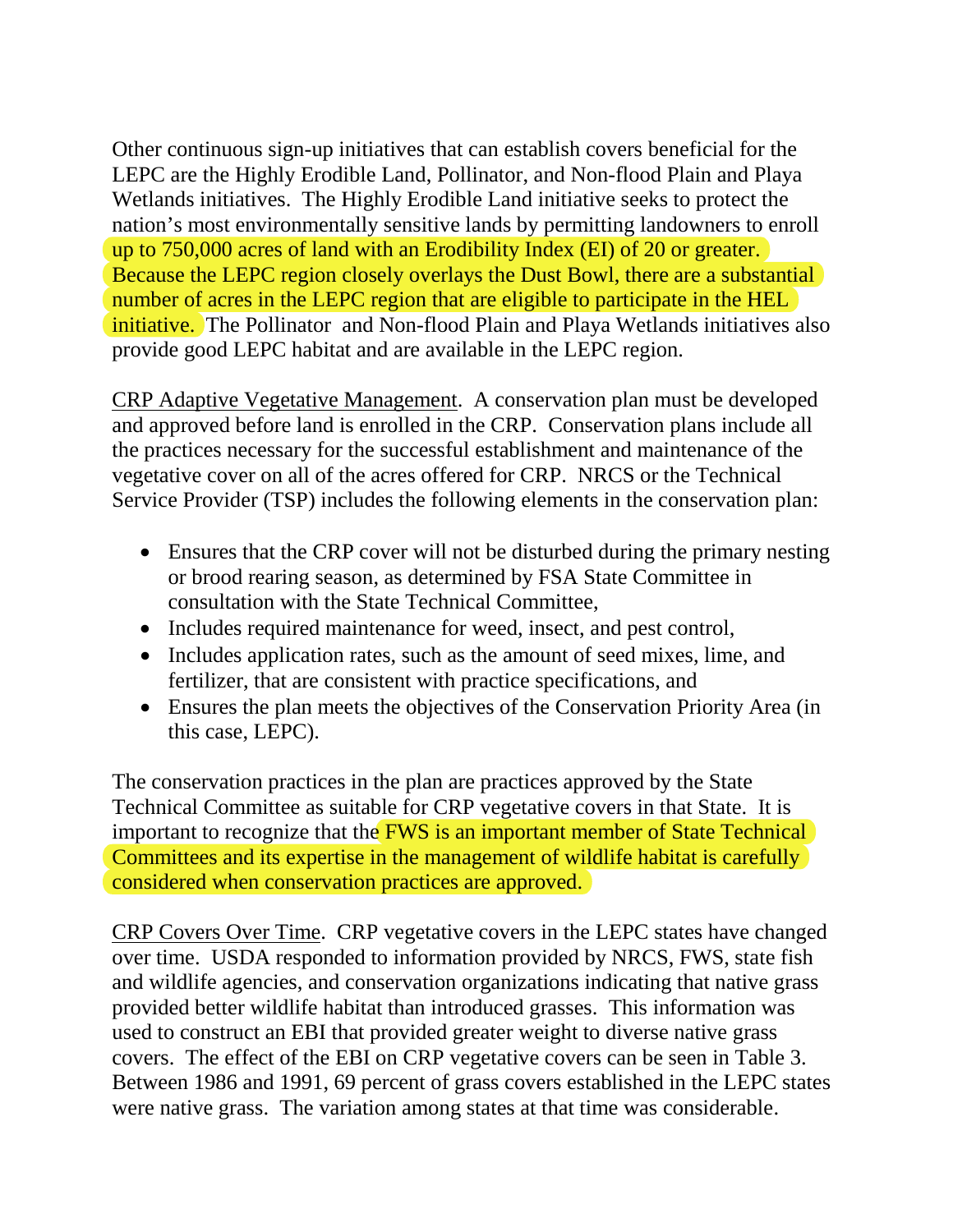Although over 90 percent of the grass established in Kansas and New Mexico was native, only 40 percent of the grass in Oklahoma and 57 percent in Texas was native between 1986 and 1991. Over time, primarily because of the adoption of the EBI and the EBI's awarding of more point for native grass covers, the proportion of grass covers established under CRP increased. Since 1997, 91 percent of grass covers planted in the LEPC states is native grass, ranging from a low of 78 percent in Oklahoma to a high of 98 percent in Kansas.

Mid-Contract Management. All CRP participants with contracts effective beginning with signup 26 are required to perform at least 1 mid-contract management activity as part of their approved conservation plan. Fifty percent cost share payments are provided landowners for mid-contract management, and NRCS or the TSP conservationists work with participants to plan these activities. They include activities such as light disking, inter-seeding, prescribed burning, upland wildlife habitat management (for example, elimination of woody vegetation encroachment and spot spraying to eliminate invasive species), and other practices designed to ensure plant diversity, wildlife benefits, and enhancement of permanent cover. Management activities are site specific and must be completed before the end of year 6 for contracts with a 10 year contract length, or before the end of year 9 for contracts with a 15 year contract length.

Mid-contract management in the LEPC region is reflected by the number of acres of prescribed burning and upland wildlife habitat management practices. Since 2003, over 190,000 of CRP have been treated with prescribed burning and nearly 470,000 acres have received upland wildlife habitat management in the LEPC region (table 4). There are approximately 200,000 additional acres of pending for both the prescribed burning and upland wildlife habitat management practices in CRP conservation plans within the region.

Haying and Grazing. The CRP has always served as a forage safety net in times of drought or other emergency. Safeguarding wildlife are rules requiring no haying and grazing, except as approved through emergency authorization, during the primary nesting and brood rearing season, hay harvesting requirements that 50 percent of the field be left un-harvested, and grazing requirements restricting grazing intensity to 75 percent of carrying capacity. Haying and grazing of CRP land is limited to certain CRP program practices. Haying and grazing considerations are to be incorporated into the NRCS-approved conservation plan, adherence to which is a requirement of CRP contract compliance. Haying and grazing activities must maintain vegetative cover, minimize soil erosion, and protect water quality and wildlife habitat. The total number of days allowed for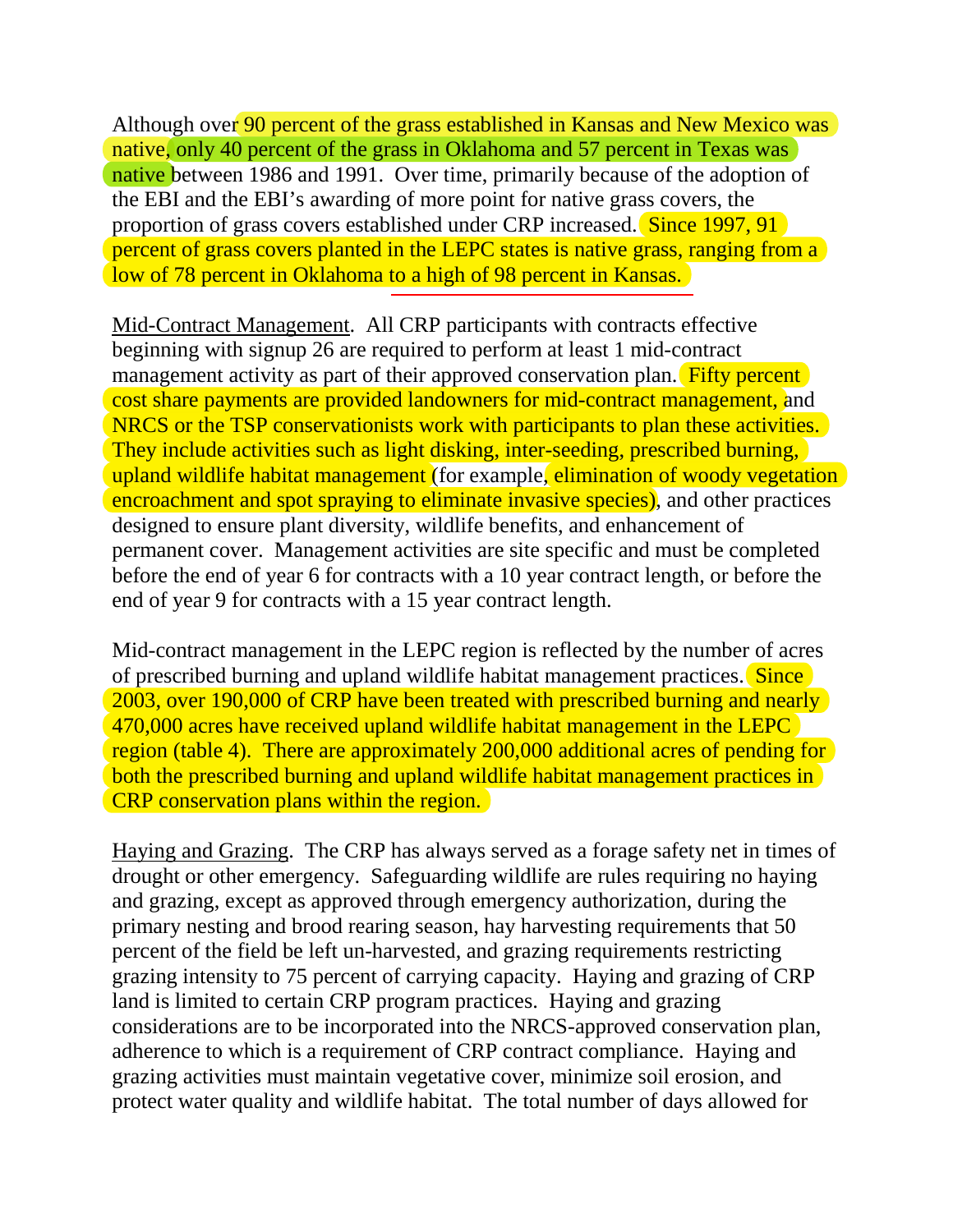haying and grazing of CRP is limited. Frequency of haying and grazing throughout the occupied range of the lesser prairie chicken is restricted due to the National Wildlife Federation (NWF) settlement. Before the NWF settlement, haying and grazing frequency was 1 out of every 3 years. After the NWF settlement on September 26, 2006, for haying it is 1 out of every 10 years and for grazing 1 out of every 5 years. Over the last 10 years, FSA estimates less than 5 percent of the CRP acreage in Colorado, Kansas, New Mexico, Oklahoma and Texas had managed haying and grazing activities.

CRP participants that hay or graze are usually required to forego a portion of their annual rental payment, usually 25 percent, though due to extreme drought conditions, the amount of annual payment reduction was reduced to 10 percent in 2012.

During periods of extreme weather events, such as drought, when emergency haying and grazing activities are authorized, considerably more CRP acres are hayed or grazed. Emergency haying and grazing is generally intended for periods of drought or excessive moisture of such magnitude that livestock producers nationally or across wide-ranging areas are faced with culling herds or livestock losses.

The highest proportion of CRP land used for haying and grazing in the LEPC range in recent years was observed in 2012 (23.0 percent), 2011 (20.9 percent), and 2006 (12.4 percent) when the region was suffering from drought conditions (table 5). In each of those drought years emergency grazing made up over 60 percent of the acres that were hayed or grazed. Throughout 2012, the occupied range of LEPC was classified as abnormally dry or worse. USDA shares FWS concerns that widespread haying and over-grazing of CRP under drought conditions may compromise the ability of these grasslands to provide year-round escape and thermal cover during the winter for LEPC at least until the return of normal precipitation patterns. FSA will work closely with NRCS, state fish and wildlife agencies, and other conservation partners to minimize long-term impact of emergency haying and grazing of CRP on LEPC habitat. It is the intention of USDA that haying and grazing be properly utilized to produce a mosaic of vegetation structure and composition to benefit LEPC.

Other Permissive Uses of CRP Land. The harvesting of biomass from CRP land is considered in a manner similar to managed haying. Managed harvesting, including harvest for biomass, is authorized no more frequently than 1 out of every 3 years. Managed harvesting is limited to a specific time period outside of the nesting and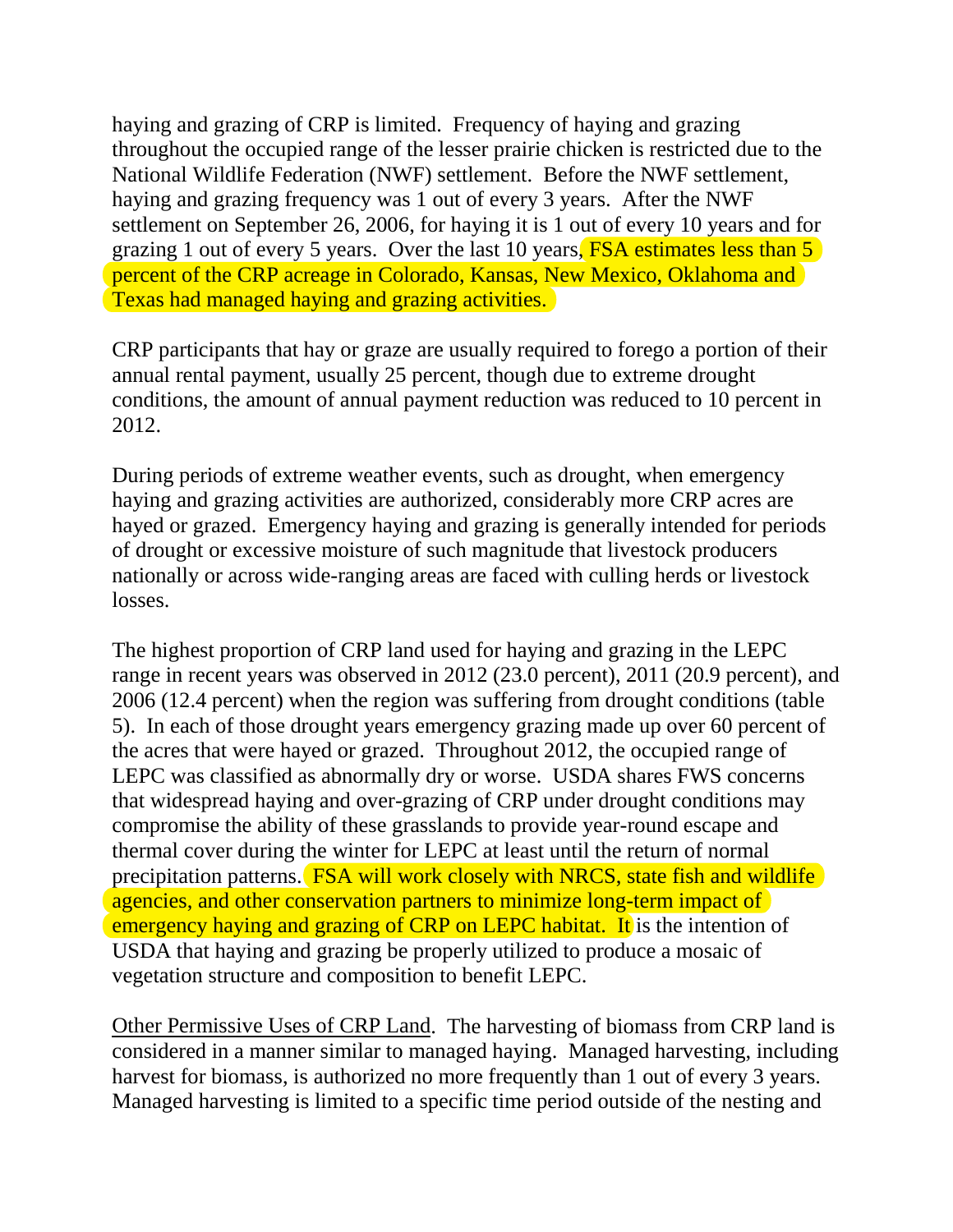brood-rearing season. Consideration of managed harvesting must be incorporated into the NRCS-approved conservation plan as appropriate.

The installation of commercial energy facilities and associated infrastructure is generally considered incompatible with lesser prairie chicken conservation as it contributes to further occupied habitat loss and fragmentation. The installation of windmills, wind turbines, wind-monitoring towers, or other wind-powered equipment outside of the primary nesting or brood-rearing season on CRP acreage on a case by case basis is consistent with CRP statute. Local FSA county committees may approve up to five acres per CRP contract of wind turbines on CRP acreage provided the environmental impacts have been considered. The five acre threshold is a cumulative figure that is calculated by totaling the square footage of land area devoted to the footprint of the wind generating device and any firebreak installed around the footprint. Access roads, transformers, and other ancillary equipment will not be considered in calculating the 5 acre threshold. For cases over 5 acres, authority for approval rests with FSA national headquarters.

Retention of Conservation Cover after CRP Contract Expiration. The proposed rule implies that once CRP acres come off contract that they are immediately returned to agricultural production. This does not appear to be the case however. An analysis that compared the location of expired CRP fields to 2010 National Agriculture Imagery Program (NAIP) imagery in Kansas found that 86% of the acreage was still in grass. Not only were these acres still in conservation cover, but that the native grass was located in areas of significant conservation need for LEPC. Across the entire LEPC range, a 2012 survey estimated that of CRP acreage that expired during the period of 2008 through 2011 that 73% of the acres in Colorado, 90% of the acres in Kansas, 97% of the acres in New Mexico, 90% of the acres in Oklahoma, and 80% of the acres in Texas were still in grass. The empirical evidence that the bulk of land leaving the CRP remains in grass covers is strong indication that the assumption that the land will be cultivated is incorrect.

Discussion. The FWS proposed rule for listing the LEPC as threatened characterizes CRP as temporarily restoring cropland to grasslands, and therefore subject to conversion back to cropland. A concern expressed by the proposed rule is that CRP will not provide increases in the extent of grassland within the LEPC range. This perspective based on outdated survey results, on one hand overlooks the established stability and predictability of CRP and on the other does not consider actions USDA is taking to enhance the quality of CRP covers and target critical LEPC areas.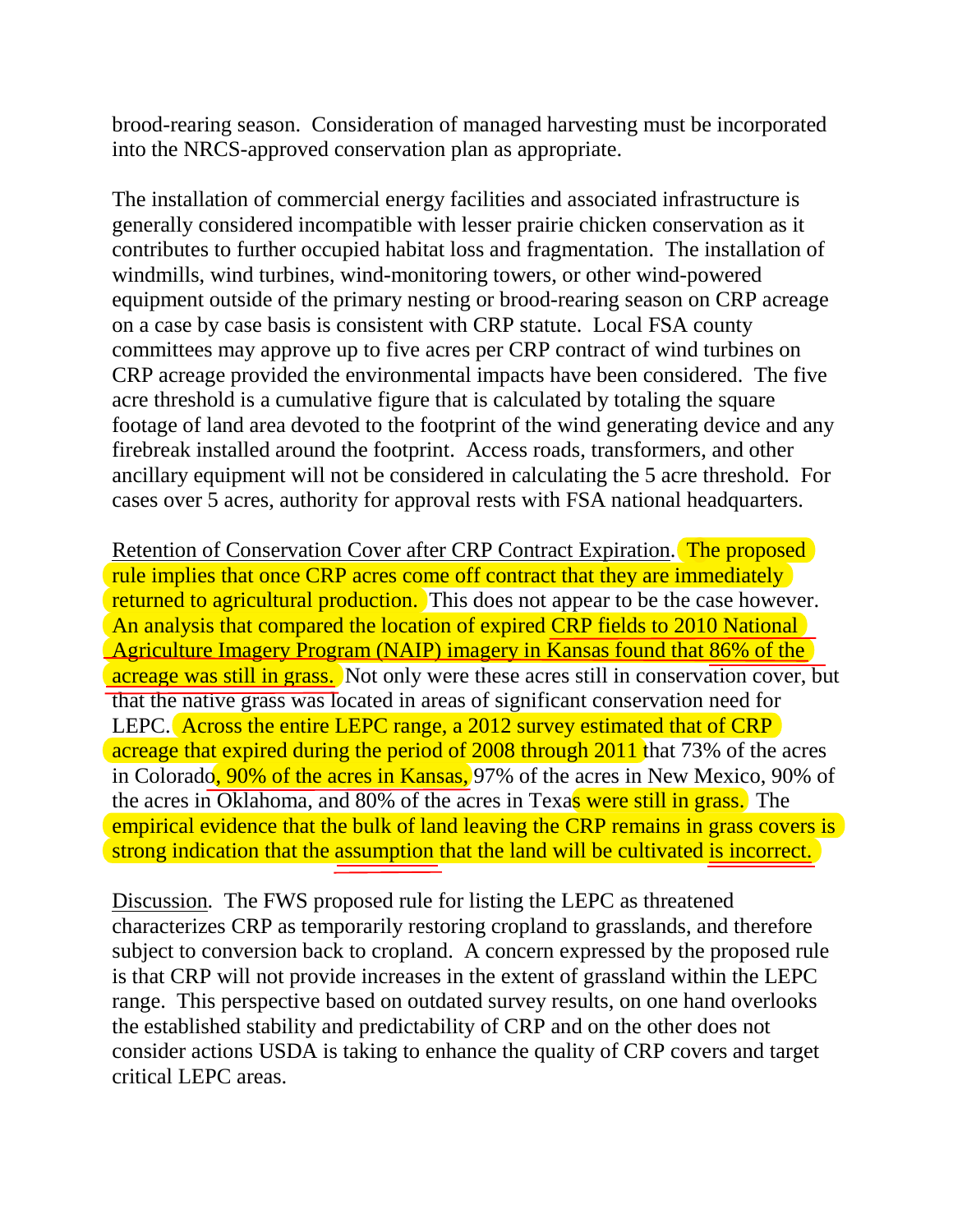Figures 1 and 2 clearly illustrate the stable influence of CRP on grassland covers in the LEPC range. Since 1997 when the first CRP contracts expired, the program has constantly maintained over 5.5 million acres of grassland in the LEPC region. The expiration of CRP contracts in the LEPC range has been held as a reason for considering the CRP enrollment as transitory (table 6). However, when the record of expiring acres, reenrollment and recruitment of new acres is examined, CRP is obviously a stabilizing influence on LEPC habitat. CRP lands will provide a tool to reduce habitat fragmentation and will furnish a mosaic of established and newly established native grass covers.

Further, Maps 1 and 2 demonstrate the focus USDA has placed on the LEPC range, with the 98 counties in the LEPC range accounting for 20 percent of CRP enrollment. Further, corn and soybeans are not viable cropping options in the LEPC range so with the long term contraction in wheat acreage, CRP is likely to remain a prominent feature within the landscape.

USDA has used and continues to use CRP to target LEPC habitat. On October 8, 2012, Secretary Vilsack announced 66,400 additional acres for the LEPC SAFE. This action designates these acres for LEPC wildlife habitat, and provides additional incentives to landowners who establish practices beneficial for LEPC. Additionally, the EBI used in the general signup provides additional points for landowners in the LEPC CPAs and establishing native grasses. These points increase the ability of landowners in the LEPC region to have their offers accepted. USDA will continue to identify and implement actions that enhance LEPC habitat.

A fundamental concern USDA has with the listing of the LEPC, is the potential impact on landowner willingness to participate in the CRP. If landowners perceive participation in CRP as exposing them to increased regulatory liability under the Endangered Species Act, then it is likely that they will be unwilling to enroll in the CRP. If this happens, the listing of the LEPC could have the perverse result of providing less certainty for maintaining LEPC populations. If the LEPC were listed, USDA would like to work with FWS to ensure that landowners currently enrolled in CRP and those who plan to enroll receive regulatory assurances such as those provided by the Safe Harbor Program, so that landowners are not punished for their past, current or future stewardship commitments. That is, landowners with expiring CRP contracts should have no greater regulatory liability under the ESA than those landowners who have not participated in the CRP.

With this in mind and in a manner similar to that taken by NRCS, FSA has initiated conferencing with the FWS to develop a conference report covering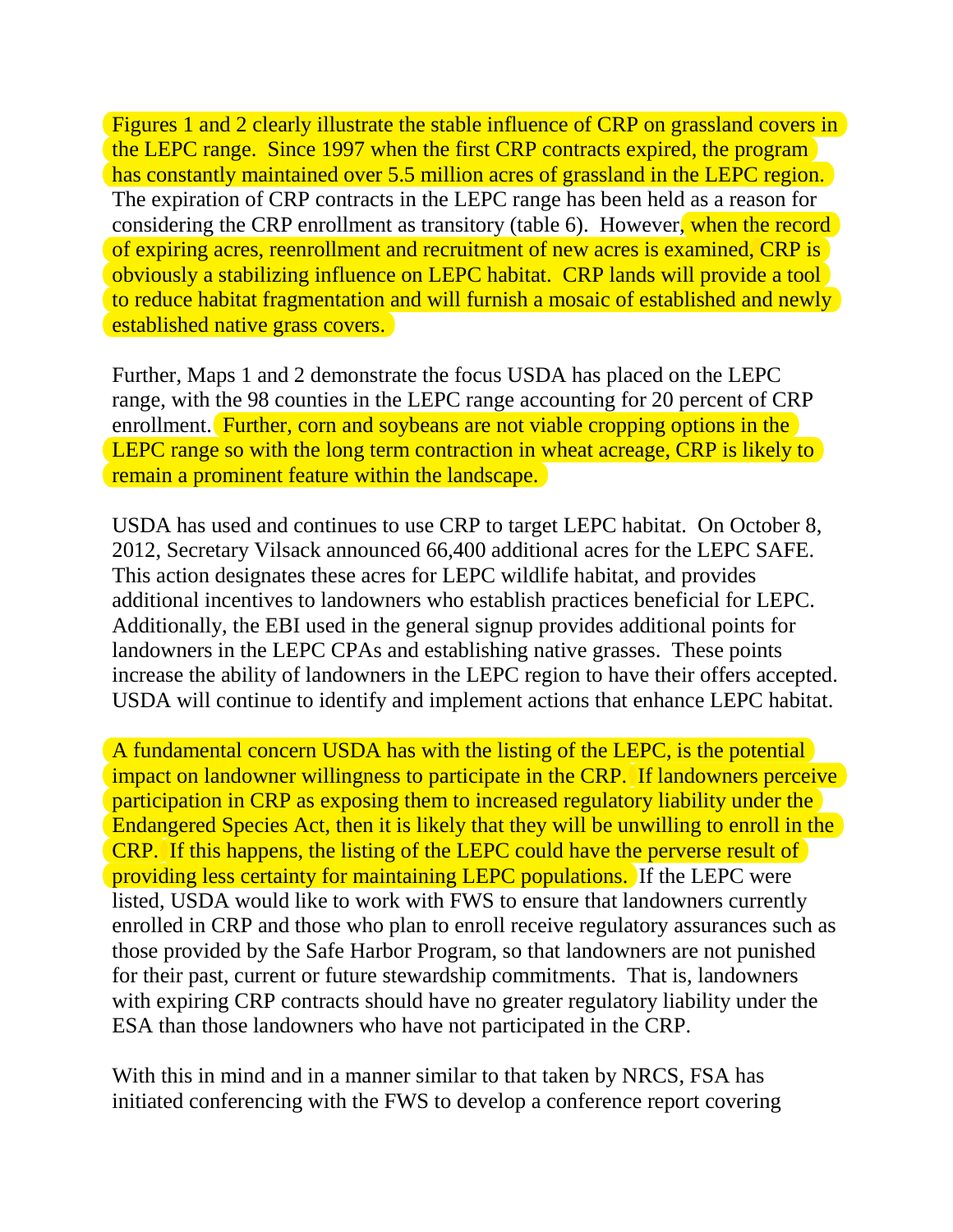landowner participation in CRP within the range of the LEPC. The conference report will outline FSA conservation program activities, practices and measures to be followed when establishing, restoring, maintaining or enhancing LEPC habitat. Our discussions to date indicate that the FWS feels that following these conservation measures will minimize or eliminate potential agricultural threats to the LEPC and eventually produce beneficial effects for the species.

Conclusion. USDA does not agree with many of the Fish and Wildlife Service's conclusions regarding CRP in the proposed listing. Specifically, USDA disagrees with FWS's contention that CRP's positive impact on the LEPC will necessarily and substantially shrink, that CRP expiration is a persistent and unmanageable threat, or that CRP grasslands will not continue to provide viable LEPC habitat into the foreseeable future. The history of CRP shows that CRP enrollment has been relatively constant in the region of the LEPC and that the program continues to provide significant benefits. For example, Garton found in 2012 that LEPC populations in proximity to CRP grasslands are projected to increase with virtually no likelihood of extirpation in the next 30 years.

USDA believes that our innovative approaches and development of targeted CRP initiatives has, in spite of declining national CRP enrollment caps, had a very positive impact on LEPC and disprove the dire predictions of some with respect to the impacts on the bird. In short, USDA believes that the proposed rule overlooks many of the recent successes in terms of LEPC conservation. In addition, USDA believes it is crucial that any listing decision for the LEPC ensure that measures are taken to maintain and enhance landowner willingness to participate in the CRP and to engage in conservation measures and management activities that benefit the LEPC.

In the event that the FWS determines that LEPC will be listed as a threatened species, USDA requests that a 4(d) special rule be incorporated into the final rule and promulgated to exempt incidental take of the LEPC resulting from routine farming and ranching activities, occurring on private or tribal lands, when applied as prescribed and conditioned by conservation practices and measures utilized by USDA and approved by the FWS. As the conservation practices and associated conservation measures are anticipated to result in positive LEPC population response, FSA requests that all lands where agricultural producers are implementing approved conservation practices and measures described in conference opinions be excluded from designation as critical habitat for LEPC.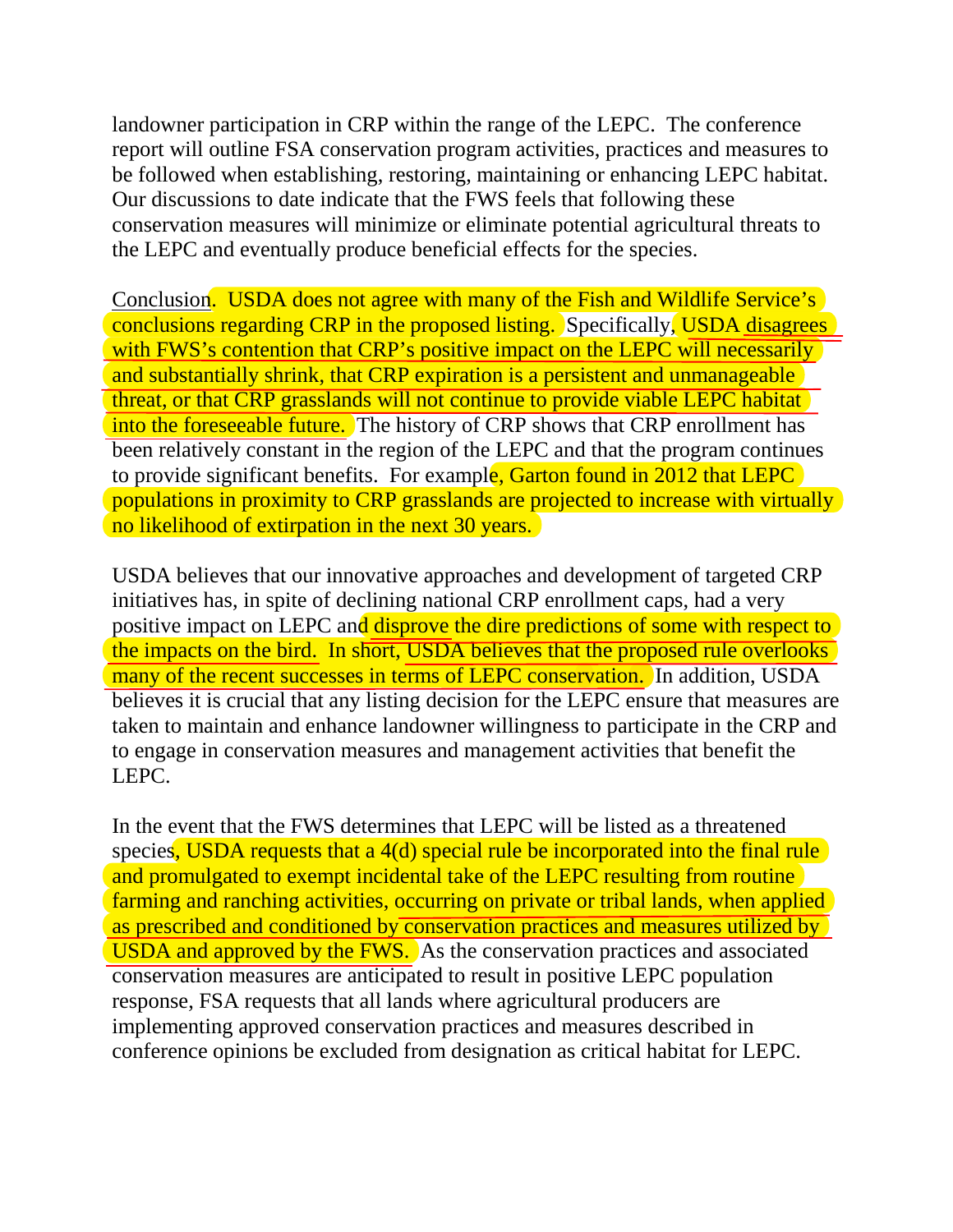## **Natural Resources Conservation Service**

Introduction. Over the past several years, NRCS has been an active partner with FWS and landowners and managers, accelerating voluntary private lands conservation to benefit the LEPC and much has been done in that regard. While the proposed rule provides a substantial amount of information on the status of and threats facing the LEPC, there remains scientific disagreement and additional data that should be considered relative to: 1) recent and ongoing conservation actions; and 2) factors affecting the LEPC.

To accommodate consideration of this critical information, USDA recommends that FWS delay the final determination to incorporate the most recent conservation, scientific, and biological information into its regulatory determination for this species. Section  $4(a)(6)^1$  $4(a)(6)^1$  of the Endangered Species Act (ESA) allows an extension of up to 6 months, if there is scientific disagreement regarding the sufficiency or accuracy of the available data relevant to the determination, for the purposes of soliciting additional data (Federal Register Vol. 76:75858). USDA looks forward to working with FWS and providing new and relevant scientific information and assistance as needed so that the best determination can be made for the LEPC.

The following summarizes some of the additional information and key areas of scientific disagreement that are critical to consider as part of the FWS listing determination.

Recent and Ongoing Conservation Actions. Since 2008, when the change in listing priority signaled that a listing proposal should be imminent, significant conservation efforts have taken place, which have accelerated habitat conservation and abated threats. While the record considers many of these activities, USDA requests that the full range of voluntary private land conservation actions and effects data be considered.

In 2010, NRCS began its Lesser Prairie Chicken Initiative (LPCI), responding to the need identified by the Kansas Department of Wildlife, Parks and Tourism to maintain Conservation Reserve Program (CRP) fields as working grasslands to benefit the LEPC.

<span id="page-13-0"></span><sup>&</sup>lt;sup>1</sup> Section 4 of the ESA:  $4(a)(6)(A)$ : "if the Secretary finds with respect to a proposed regulation referred to in subparagraph (A)(i)that there is substantial disagreement regarding the sufficiency or accuracy of the available data relevant to the determination or revision concerned, the Secretary may extend the one-year period specified in subparagraph (A) for not more than six months for purposes of soliciting additional data."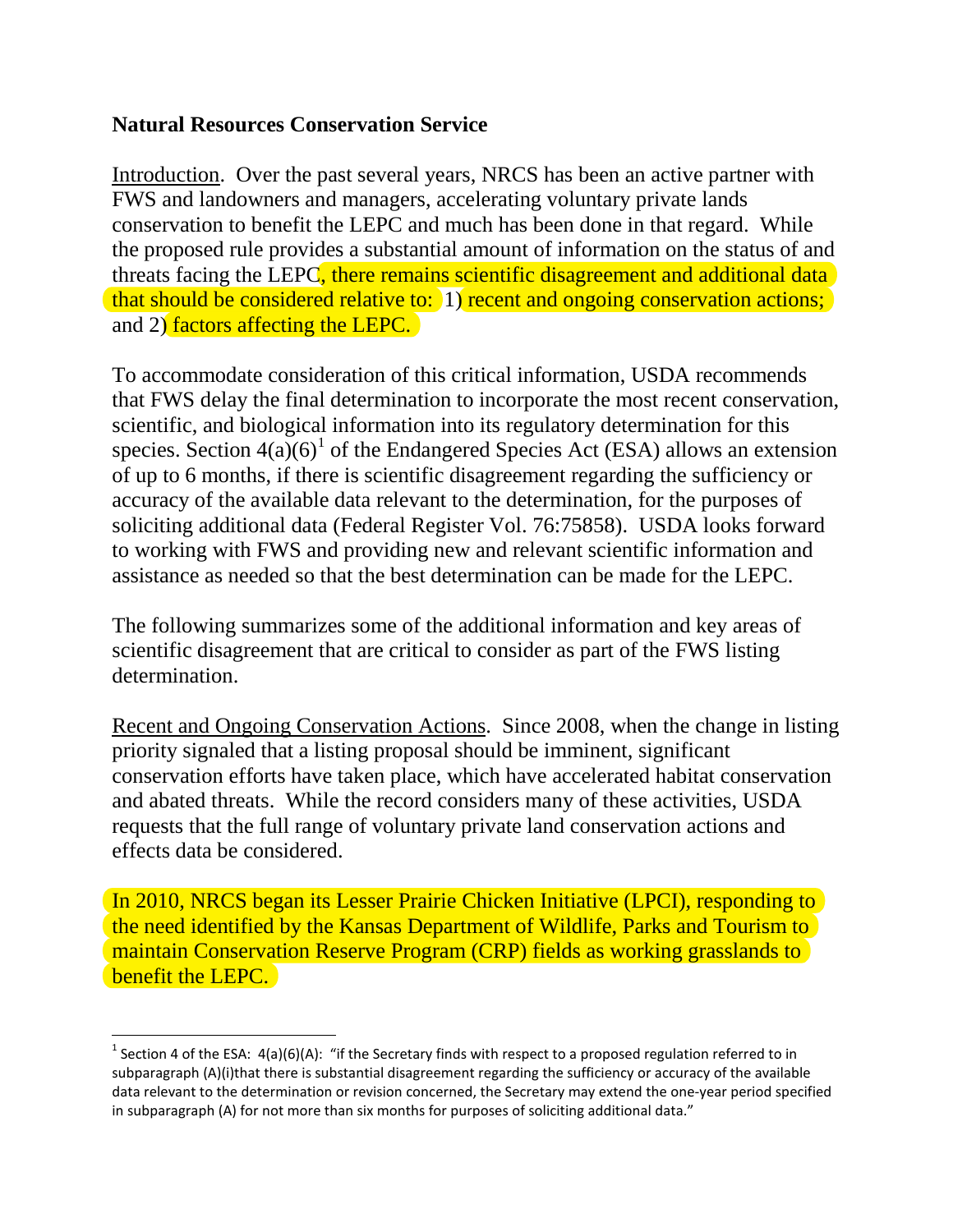The LPCI was implemented in the five states where LEPC occurs. Since 2010, over \$23 million has been invested to apply conservation measures on nearly 1 million acres of land to improve LEPC habitat. In addition, easements that can protect habitat over the long term also are becoming part of the LPCI. New Mexico has used the Grasslands Reserve Program (GRP) in LEPC range. Nearly 34,600 acres are currently enrolled in easements in LEPC habitat areas (permanent easements on 17,289 acres, 30-year easements on 7,296 acres expiring in 2034, and 20-year easements on 10,006 acres expiring in 2029).

NRCS and partners have made available corresponding and significant increases in technical staffing to support private land implementation of conservation practices to benefit and reduce threats to the species. Currently, there are an additional 11 dedicated technical positions supported by 13 partners, and an additional eight Biologists hired by Pheasants Forever and Rocky Mountain Bird Observatory that work specifically in LEPC range.

Under Section 7(a)(4) of the Endangered Species Act, NRCS has "conferenced" with the FWS to include conservation measures for a suite of practices that ranchers can use to maintain the long term viability of their operations in a way that supports LEPC populations. Example practices include:

- Grazing management that improves LEPC habitat and rangeland health and allows for producers to better withstand drought conditions;
- Brush management to remove invasive species that limit LEPC habitat and decrease forage available for livestock;
- Fencing and water development carefully located, to allow expired CRP land to be retained as grass for habitat for LEPC and prescribed grazing.

The Conferencing activities between FWS and NRCS have yielded significant benefits to both the landowner and the bird. During conferencing, NRCS practices were reviewed and conservation measures were included to insure practices implemented as designed are benign or beneficial to LEPC. Further, current monitoring and outcome-based evaluations are conducted consistently across the range to facilitate the largest biological value and data that can be summarized across broad geographic regions. These practices and monitoring framework are outlined in a Conference Report completed by NRCS and FWS in June 2011. The monitoring and analysis following implementation of practices and conservation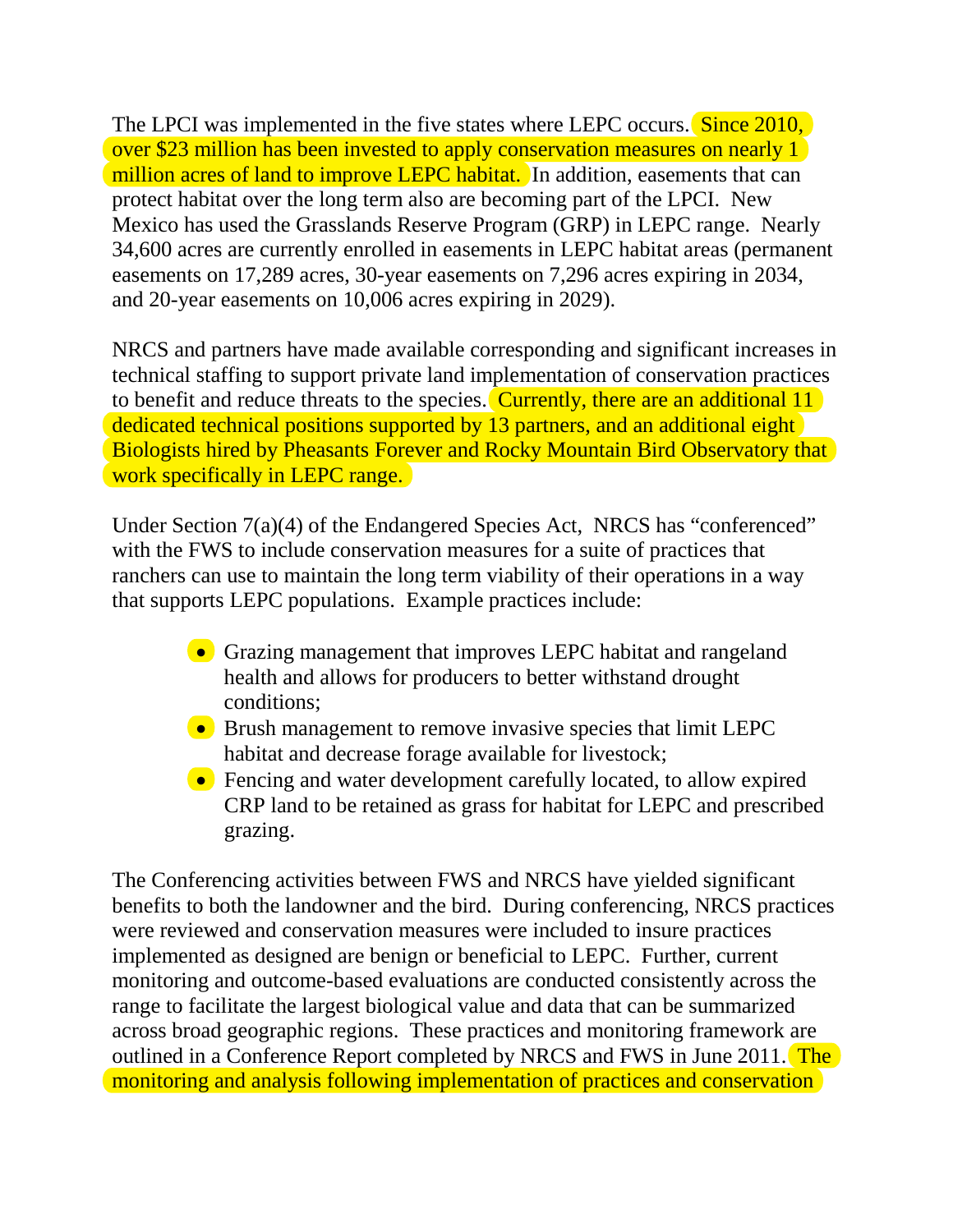measures provides a rich dataset that should be foundational in the FWS determination.

Through NRCS' prescribed grazing conservation practice, ranchers are managing grazing land use to maintain or improve watershed health. Through the LPCI contracts, the practice also must be implemented in a manner that benefits LEPC, including nesting and brood-rearing needs. Since 2008, over 1.2 million acres of prescribed grazing across the range and since 2010 over 520,000 acres of prescribed grazing have been implemented under the LPCI. In New Mexico alone, nearly 110,000 acres have been under deferred grazing for 10-12 month periods to provide improved nesting cover.

Also through LPCI, any new or existing fence within agreed-upon distances from known lek sites is marked or removed to help prevent potential collisions. To date, 324 miles of fence have been marked and 120 miles of fence removed. The benefit for LEPC is estimated to prevent between 700 and 900 collisions annually through this conservation measure.

Factors Affecting the LEPC Listing. Among the considerations in raising the listing priority number from 8 to 2 for the LEPC were assumptions regarding the threats facing the species, including habitat fragmentation, grassland conversion, grazing pressure, collision mortality, and shrub control. Many of these threats have been mitigated through the conservation actions outlined previously, while others warrant further evaluation in light of scientific disagreement.

Habitat fragmentation. The measure by which the Rule defines fragmentation appears to be in significant disagreement with population trend data. To date, there are no range-wide assessments that accurately characterize the extent, juxtaposition, and types of fragmentation that are associated with unoccupied **LEPC habitat.** Fuhlendorf et al. (2002) provides some insight, however that work did not address fragmentation associated with the mosaic of agriculture and CRP fields. Recent work by the 5-state wildlife agencies indicates that some of the most fragmented landscapes identified in the Rule are areas that host some of the highest densities of LEPCs (McDonald et al. in review). Furthermore, many of the threats identified to be significant to the persistence of LEPC in the foreseeable future (e.g., hybridization, hunting, nest parasitism) are based on an untested definition of fragmentation. In order to forecast as the FWS is required to for the Final Rule, a metric that is tied to the density or abundance of birds is needed before any determination is made.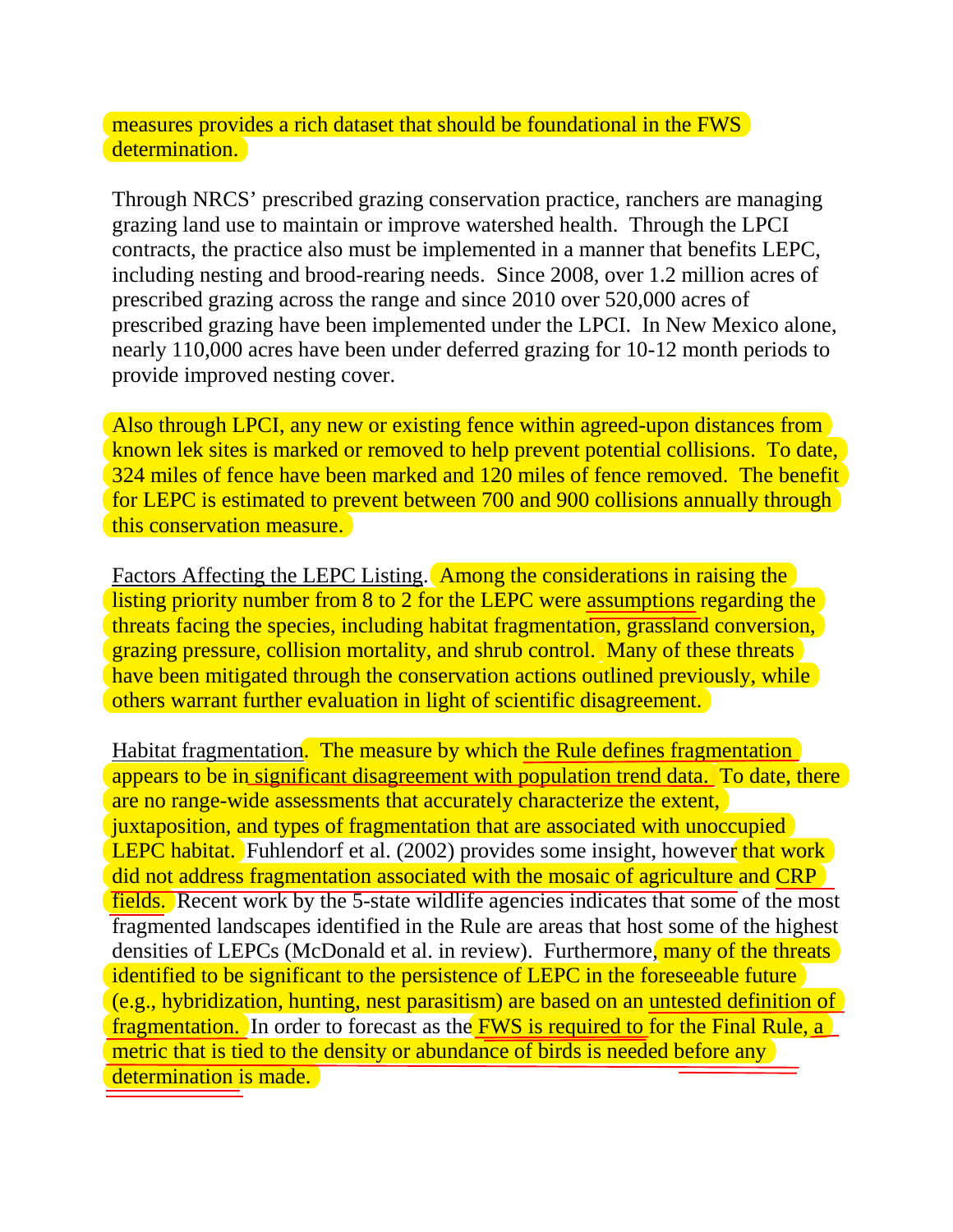Grassland Conversion. The limitations in comparing National Landcover Data (NLCD) sets from 1992 and 2006 and the absence of the transitional dataset (Coan et al. 2009) create significant scientific disagreement on the extent of grasslands change in the species' range. Authors of the interim NLCD (2001) noted that direct comparison of these two (NLCD 1992 and NLCD 2001 [same method as 2006]), and independently created land cover products is not recommended (Homer et al. 2007: 340). There exist additional datasets that should be evaluated to better describe the extent of agricultural conversion of native grasslands in LEPC range (Coan et al. 2009; Fry et al. 2011).

Similarly, there is scientific disagreement regarding the capacity of the Conservation Reserve Program (CRP) to provide significant, permanent increases in the extent of native grassland that could support the long-term persistence of the LEPC. An examination of current data of CRP acreages and LEPC populations indicates that CRP acreage has remained relatively stable over the past 20 years and LEPC populations in this region are projected to increase with virtually no likelihood of extirpation in the next 30-100 years (Garton 2012). An analysis that compared the location of expired CRP fields to the 2010 NAIP imagery in Kansas indicated that 86 percent of the acreage was still in grass. Not only were these acres still in grass cover but were located in areas of significant conservation need for LEPC, suggesting that the threat of grassland loss through expiration of CRP contracts requires further examination.

Livestock Grazing. There is significant scientific disagreement regarding the assumption that livestock grazing occurring over a large portion of the LEPC occupied area degrades habitat and causes population-level impacts on the LEPC. NRCS data refute this notion. Well-managed grazing lands can be high quality LEPC habitat. Further, NRCS has worked with ranchers to implement over 1 million acres of prescribed grazing management in the LEPC range, contributing to improved rangeland health. Using National Resource Inventory data, NRCS initial analyses show that rangeland health and vegetation conditions for LEPC are not as impacted or overgrazed as the proposed rule supposes.

Brush management. There is significant scientific disagreement with regard to the long-term effects of shinnery oak control on LEPC populations as well as additional data that should be considered in the record. Grisham (2012) demonstrates that with proper livestock management, 10 years post-treatment there are no negative effects of shinnery oak control on LEPC, and based on vegetation response, the activity could be beneficial. In addition, NRCS has had state level guidance for control of shinnery in the range of LEPC in Texas since 2001, and in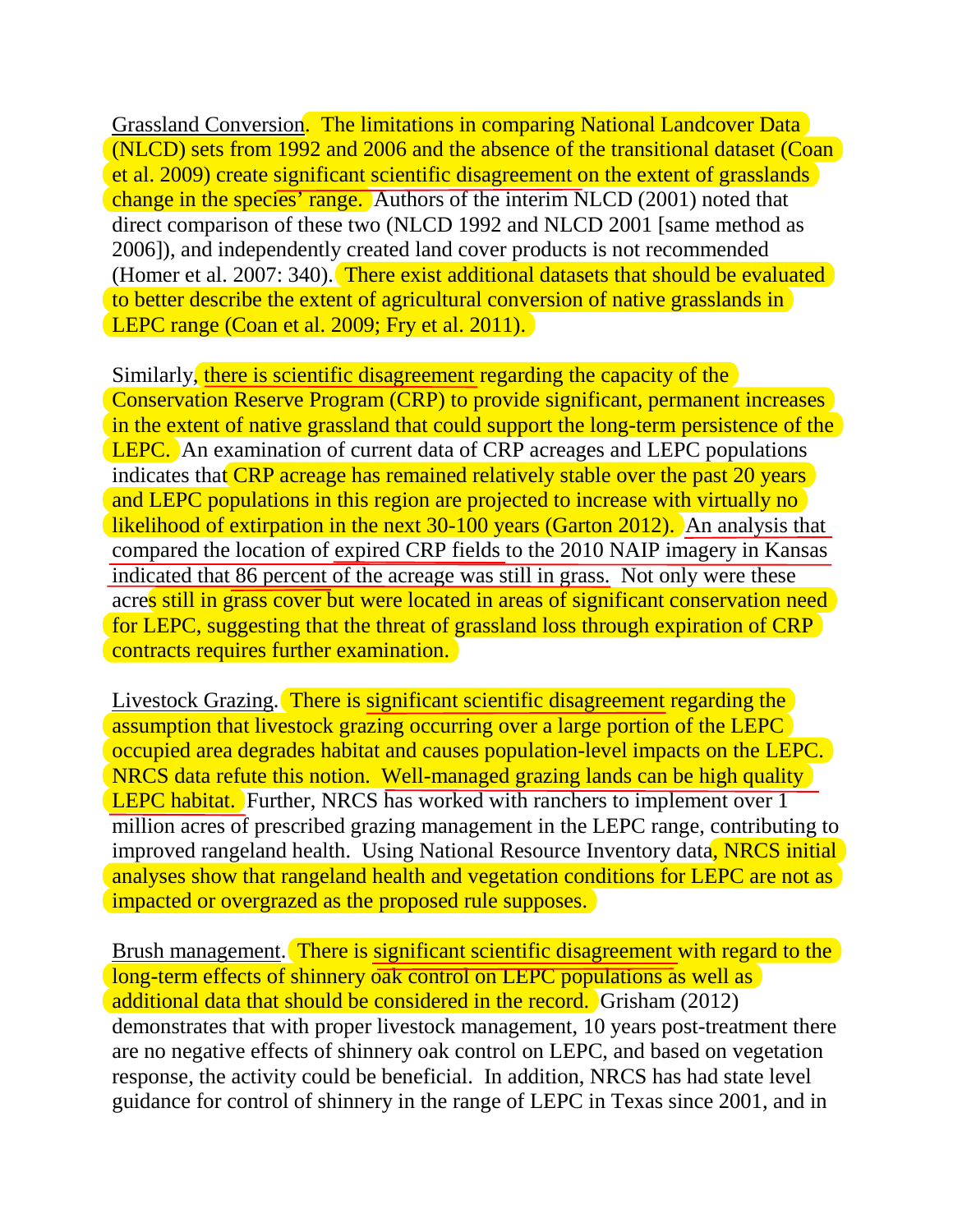New Mexico since 2008. Also in place is new policy on brush management, and new science on proper methods of "control" and LEPC response to those methods that warrant consideration. Since 2008, NRCS and partners have treated nearly 600,000 acres, focusing on invasive cedar and mesquite, which has reduced the threat of wood invasion by 6 percent across the estimated occupied range of the LEPC.

Conclusion. In order to integrate additional data and resolve significant scientific disagreements, USDA recommends a 6 month delay in taking final action. In addition, during that time there are significant conservation operation opportunities to benefit the LEPC. **Foremost is the completion of the FWS and NRCS work to** transform the Conference Report to an Opinion, which will provide additional predictability and incentives for voluntary conservation to benefit the LEPC. NRCS will continue with financial and technical assistance as well by enrolling 2013 LPCI contracts. Over 80,000 acres of prescribed grazing and over 30,000 acres of brush management planned and contracted during previous LPCI enrollments will be implemented.

Also, States will finalize and begin implementation of their range-wide LEPC management plan that will create the opportunity for landowners to participate in a range-wide Candidate Conservation Agreement with Assurances (CCAA) that mirrors the conservation systems offered under LPCI. States expect a large amount of immediate participation. Planned research studies evaluating the impact of brush management, fence collisions, and grazing management will also begin in the next 6 months with great potential to inform the dialogue on the benefits of all of these efforts to LEPC populations.

Finally, in the event the FWS decides to proceed with listing the LEPC as a threatened species, USDA recommends that all lands (current and future) where USDA is working with ranchers and land managers to implement practices covered under the conference report/opinion be exempted from the listing requirements, per section 4(d) of the ESA, or that these landowners be provided regulatory assurances in some other way that ensures that they are not subject to increased regulatory liability under the Endangered Species Act as a result of their stewardship commitments. Additionally, USDA requests that all lands where agricultural producers are implementing approved conservation practices and measures described in conference opinions be excluded from designation as critical habitat for LEPC.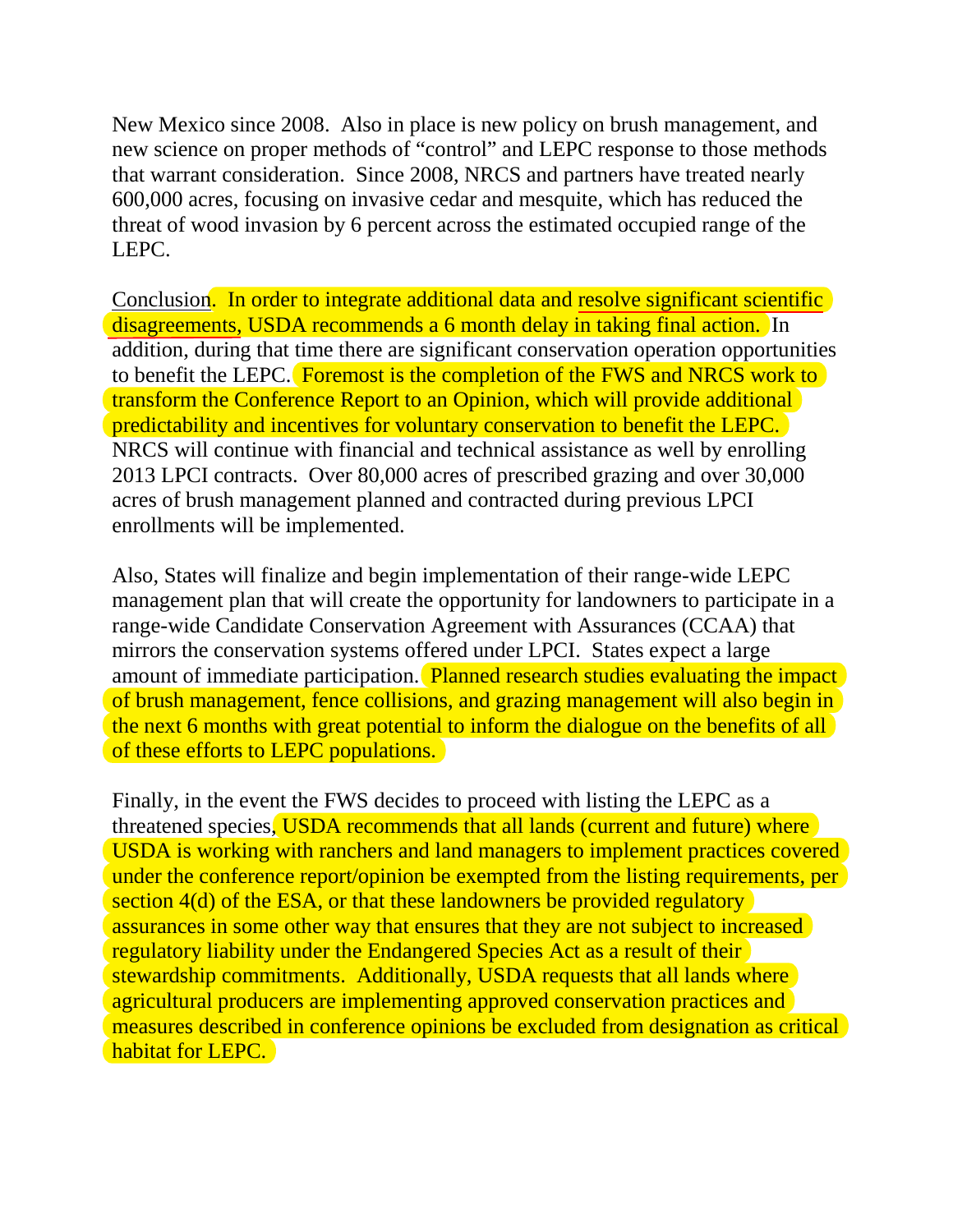On all lands where operators are following the provisions of the conference report/opinion it has already been determined by the FWS as stated in the LEPC Conference Report: "Overall effective implementation of the NRCS conservation practices and their associated conservation measures described in this Report are anticipated to result in a positive population response by the species by reducing or eliminating potential adverse effects." Excluding these agricultural conservation efforts will ensure that implementation and valuable conservation benefits continue uninterrupted.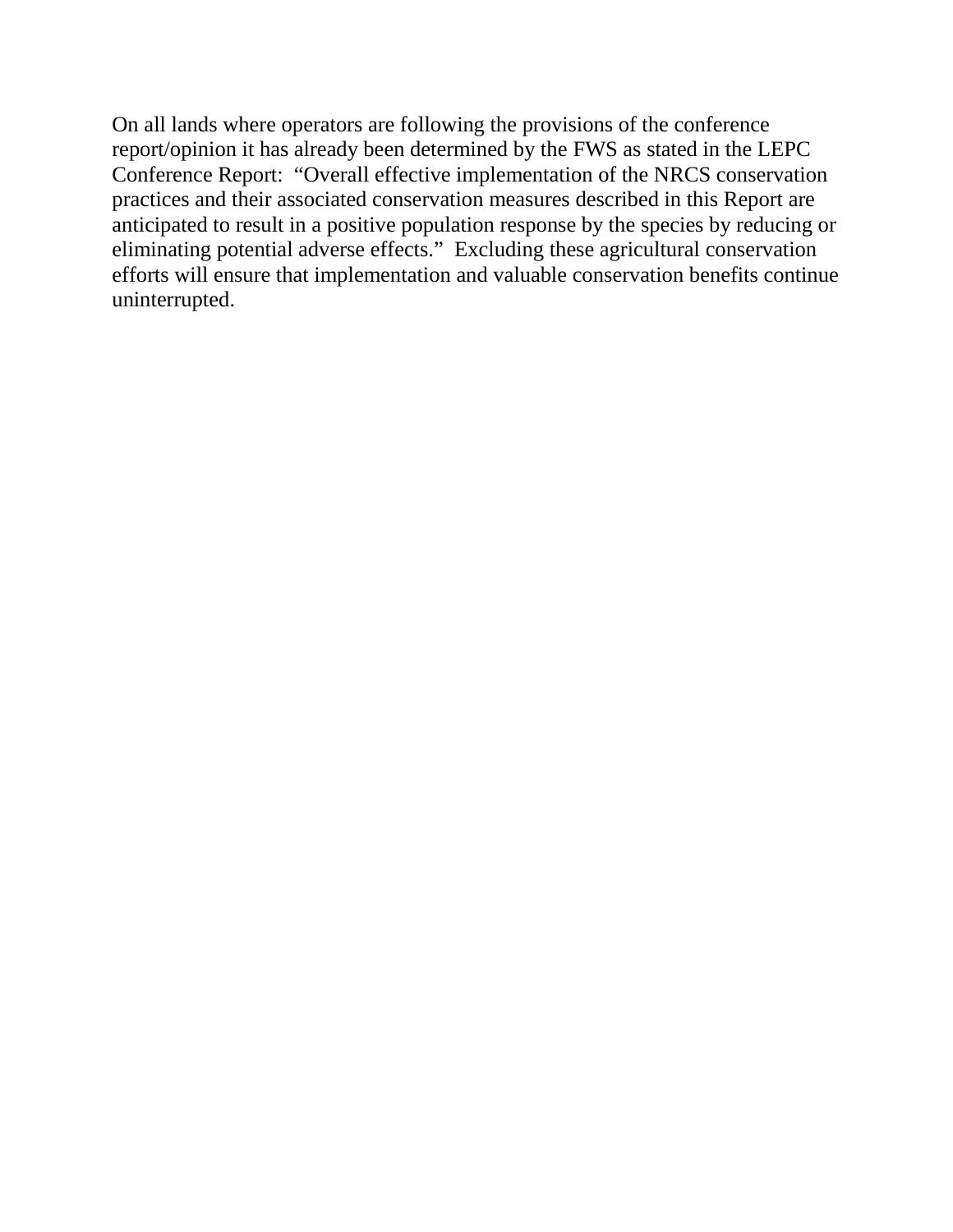## **Forest Service**

In the interest of using the 'best available science', the USFWS ruling assessment process would benefit from use of the following publication:

Cushman, Samuel A.; Landguth, Erin L.; Flather, Curtis. 2010. Phase I: Climate change and connectivity: Assessing landscape and species vulnerability.

This research was conducted on 3 focal species of the Great Plains, including the Lesser Prairie Chicken. It assessed the interaction of climate change with human development on lesser prairie chicken habitat. It integrates expected changes in vegetation and land use patterns across the entire Great Plains, using state-of-theart spatial analyses and modeling approaches to predict the effects of these changes on habitat area, fragmentation, and corridor network.

Please consider consultation with landscape ecologist, Dr. Samuel Cushman for more scientific information or analyses.

USDA offers comments on the status and trends of the LEPC and its habitat on national forest system (NFS) lands in the attached documents. USDA believes it is premature with respect to NFS activities to offer recommendations of a 4(d) rule pending the preparation of a draft final rule and a clearer understanding of the needs of the LEPC on NFS lands relative to the range-wide concerns. USDA would welcome such a discussion prior to finalization of the draft final rule.

Further, USDA recommends the FWS review the 2010 Resource Planning Act Assessment (RPA) Water report RMRS-GTR-295 as it contains pertinent information on drought projections for the area that is the home range of the LEPC. One of the Threat Factors in the listing proposal is 'drought'. In the RPA, you will find information on water trends at long temporal and large spatial scales, which will be a useful backdrop. The current proposal describes the future of drought in the Great Plains, in terms of future drought being "indicated" or "suggested", and the most recent publications FWS cites regarding future drought are from 2007 and 2009. The RPA is a more rigorous report, based on an enormous amount of data, that clearly projects drought will be a prominent factor in the future of the Great Plains, and it is a more recent publication (2012).

With respect to LEPC presence on NFS lands, the LEPC occurs on the Cimarron and Comanche National Grasslands (C&G NF&G) and does not occur on the Cibola National Forest and Grassland. On the C&G NF&G, the LEPC is a high